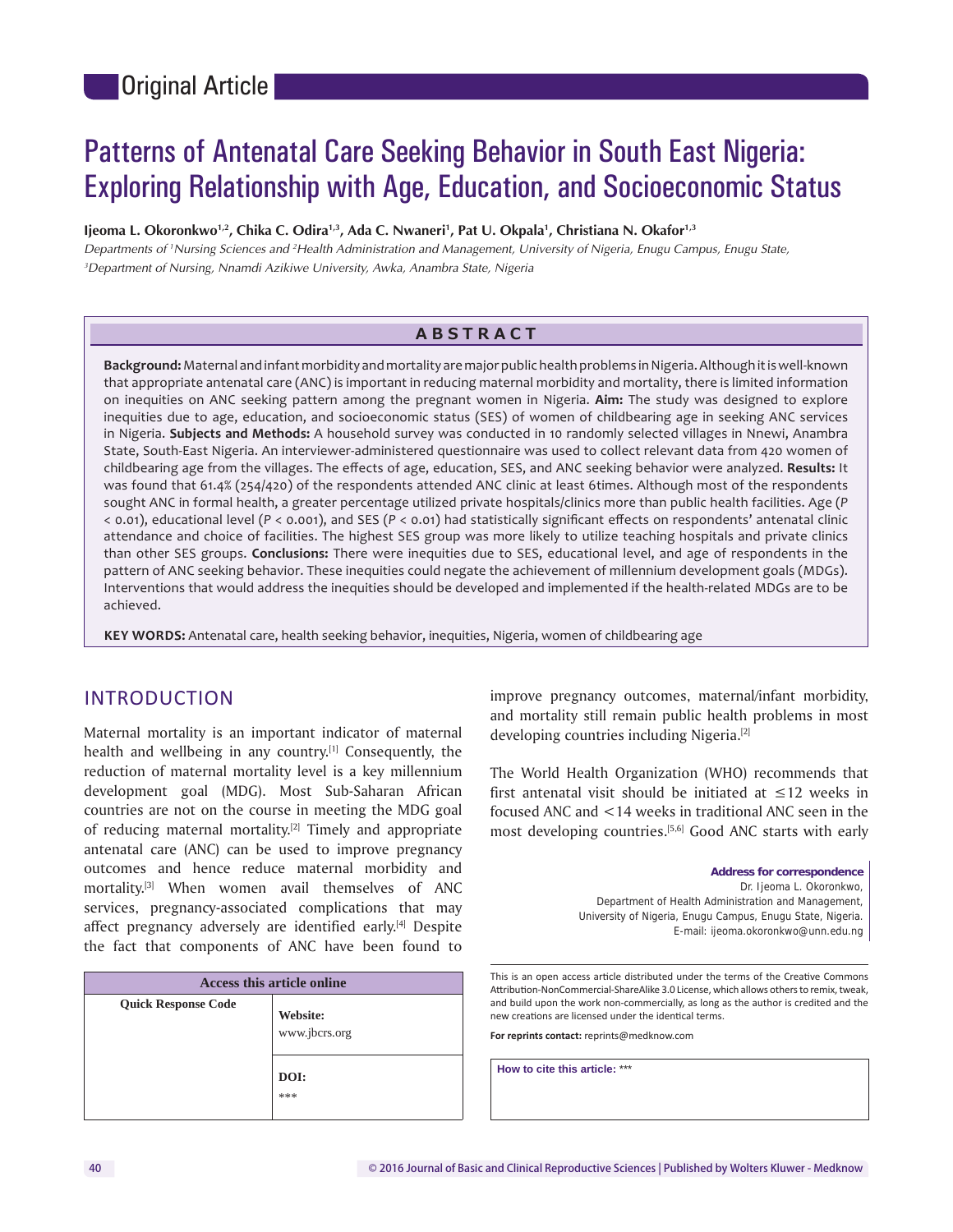booking which is widely believed to improve maternal and fetal outcome.[5-7] Despite the advantages of early booking, late booking is common in Nigeria.[6-9]

Healthcare seeking behavior is an activity undertaken by individuals who perceive they have a health problem or are ill for the purpose of finding an appropriate remedy.<sup>[10]</sup> It has bearing on maternal morbidity and mortality.<sup>[11]</sup> The choice of where to seek healthcare depends on many factors which include availability of a skilled provider within the community, type of facility, the cost of treatment, and arrangement for payment.<sup>[10,12]</sup> In Nigeria, ANC seeking behavior of women remains poor and poses one of the greatest challenges to maternal mortality reduction in the country.[7,9,13-15] Many pregnant women avoid seeking care until they go into labor. $[13-15]$ 

This paper presents new evidence about patterns of health seeking behavior of women of childbearing age in Nigeria. It specifically shows the relationship in patterns of antenatal health seeking with some demographic and socioeconomic factors. The evidence is needed to design better context-specific interventions that will improve health seeking for ANC services. The Pattern of ANC seeking behavior as used in this study refers to the gestational age at booking, the number of times of ANC visit during pregnancy, and facilities where women registered for ANC.

# SUBJECTS AND METHODS

## **Study area**

The study was undertaken in ten randomly selected villages of Nnewi North local government area (LGA) of Anambra State, Nigeria from June to July 2013. Nnewi North LGA is a one-town LGA with 49 villages. There are primary health centres (PHCs)/clinics managed by the State Government through the State Hospital Management Board of the State Ministry of Health and the local governments respectively and many private hospitals/clinics in the area. The private sector provides both primary and secondary care services. There is no secondary health facility, and the only tertiary health institution in the state which is owned and managed by the Federal Government through the Federal Ministry of Health is located at the center of the town.

## **Study design**

A household survey was conducted in the ten selected communities of Nnewi North LGA. Nnewi has a total population of 157,569[16] and according to Federal Ministry of Health $[17]$  22% of the total population are women of childbearing age. Therefore, the target population was computed to be 34,665. A minimum sample size of 400 women was determined using Taro Yamane statistical

formula for finite population  $n = N/1 + N$  (e)<sup>2</sup>.[18] The sample size was adjusted to accommodate for attrition and nonresponse using 5% giving the final sample size of 420. To select the respondents, a multistage sampling technique was adopted:

- First stage: The four quarters of Nnewi were used as clusters
- Second stage: Simple random sampling method was used to select two quarters from the four quarters
- Third stage: Simple random sampling was used to select 5 villages each from the two quarters making a total of 10 villages
- Fourth stage: Systematic sampling was used to select the households. This was done by first getting a sample interval and a random start. Every woman of childbearing age who met the inclusion criteria in each of the selected households was included in the sample. The inclusion criteria were women of childbearing age who had just given birth to a child not more than 1-year-old within the period of the study and willingness to participate. This was done in each of the 10 villages until 42 women were selected from each village making a total of 420 women. Four hundred and twenty women were interviewed after obtaining informed consent using semi-structured pretested interviewer-administered questionnaires. The instruments were validated by two specialists one from Measurement and Evaluation Department and the other from Community Health Nursing Department from the Nnamdi Azikiwe University, Awka, Nigeria. Corrections were used to modify the final instrument before administration. The reliability of the instrument was determined by test-retest method using 40 women from a neighboring community not part of the study group. Responses obtained were subjected to Pearson Product Moment Correlation test, and a reliability coefficient score of 0.815 was obtained. Information was collected on the personal profile of respondent and healthcare seeking pattern for ANC. Data were also collected on the socioeconomic status (SES) of the respondents using household asset ownership and type of living accommodation to enable classification of respondents into socioeconomic groups (see attached).

Ethical approval was obtained for the study from the Ethics Review Board of a tertiary health institution in the state. Each respondent gave a signed informed consent and was assured that all information given would be handled confidentially. The participants who were willing and who could write signed their signatures, while others thumb-printed the consent forms. Participants were informed that participation is voluntary, and they could withdraw from the study any time they felt uncomfortable.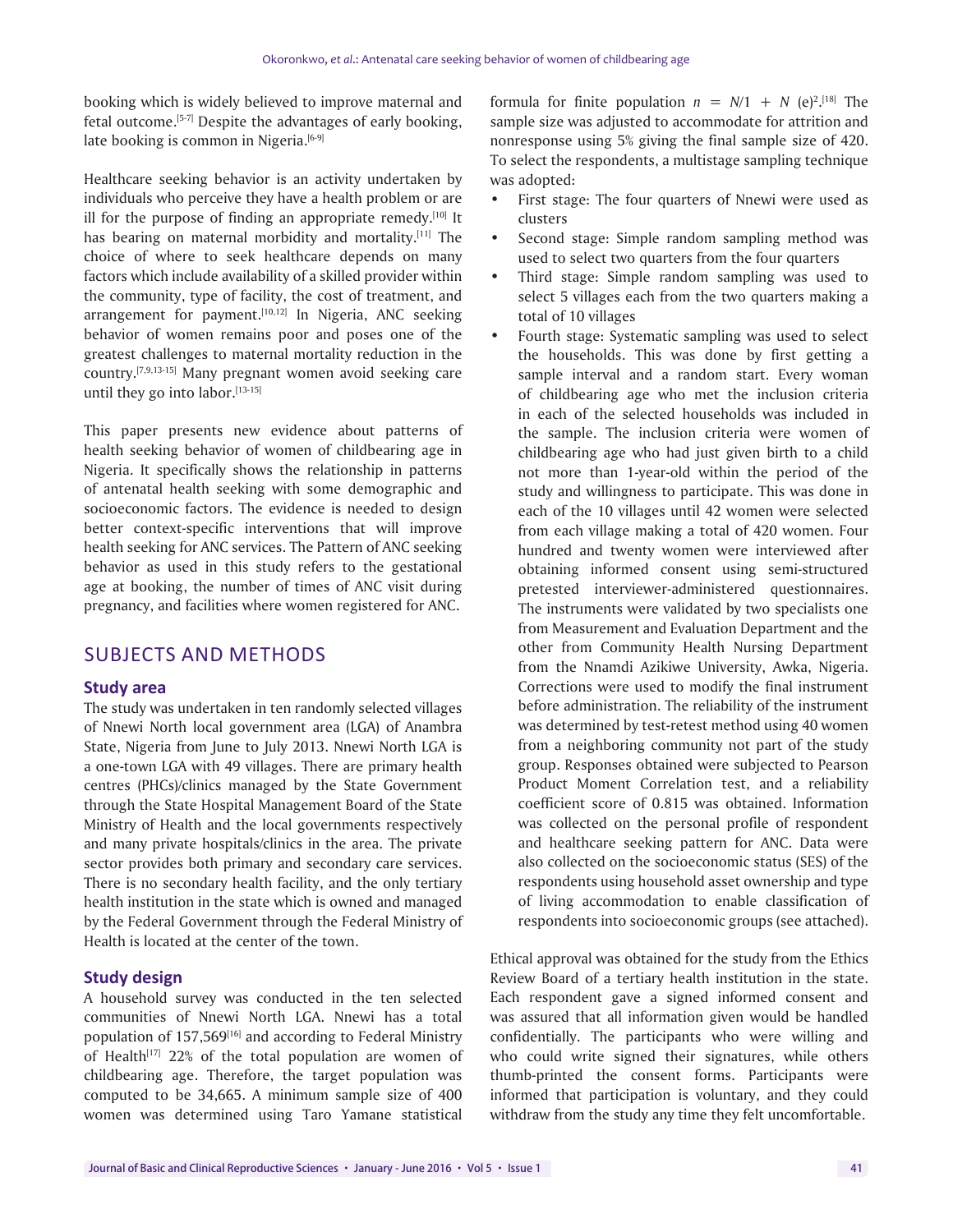#### **Data analysis**

Descriptive statistics was used to analyze the personal profile of respondents and health seeking pattern for ANC. Principal component analysis in STATA software package[19] was used to create continuous SES index $[20,21]$  using information from household assets together with information from education and other sociodemographic characteristics. The SES index was used to divide the households into four equal sized SES groups (quartiles):  $Q1$  = poorest;  $Q2$  = very poor;  $Q3$  = poor; and  $Q4$  = least poor. Influence of age, level of education, and SES on patterns of ANC seeking behavior of respondents was tested. Chi-square  $(\chi^2)$  tests for trend were used to examine statistical differences in the distribution of the variables across the different SES groups. All statistical analysis was done using the statistical package for social sciences version 17.0 (SPSS Statistics for Windows, Version 17.0. 2008. Chicago: SPSS Inc)<sup>[22]</sup> at 0.05 level of significance.

## RESULTS

## **Sociodemographic characteristics of respondents from the household survey**

The mean age of respondents was 30 years, and majority of the respondents (96.8%) were married with 34.8% having primary education and 53.8% of the respondents having completed secondary education [Table 1].

#### **Health seeking pattern for antenatal care**

The results show that the mean gestational age at booking was 4.29 (1.86) months, mean ANC attendance was 5.21 (1.38) visits, and the facility most utilized was private clinic/hospital [Table 2].

## **Relationship between age and health seeking pattern for antenatal care**

The age of respondents showed a significant relationship with the number of antenatal visits  $(P < 0.01)$ . However, there was no significant relationship between age and the facilities used for ANC [Table 3].

## **Relationship between educational level and health seeking pattern for antenatal care**

Educational level showed a strong relationship with the number of antenatal visits in their last pregnancy *P* < 0.001. Majority 91.7% (134/146) of respondents with tertiary education attended antenatal clinic 4 times and above. There were significant relationships with respondents' level of education and the use of PHC, teaching hospital, and maternity home *P* < 0.01, *P* < 0.01, and *P* < 0.001, respectively [Table 4.]

## **Relationship between socioeconomic status and antenatal care seeking pattern**

Table 5 shows that there was a significant relationship between SES of the respondents and the number of

| Table 1: Sociodemographic characteristics of |     |            |  |  |
|----------------------------------------------|-----|------------|--|--|
| respondents (n=420)                          |     |            |  |  |
| <b>Characteristics</b>                       | F   | Percentage |  |  |
| Age (years)                                  |     |            |  |  |
| $15 - 24$                                    | 80  | 19.0       |  |  |
| $25 - 34$                                    | 244 | 58.1       |  |  |
| 35-44                                        | 83  | 19.8       |  |  |
| 45-49                                        | 13  | 3.1        |  |  |
| Marital status                               |     |            |  |  |
| Single                                       | 28  | 6.7        |  |  |
| Married                                      | 373 | 89.0       |  |  |
| Divorced                                     | 5   | 1.2        |  |  |
| Widowed                                      | 14  | 3.3        |  |  |
| <b>Education level</b>                       |     |            |  |  |
| None                                         | 7   | 1.7        |  |  |
| Primary                                      | 41  | 9.8        |  |  |
| Secondary                                    | 226 | 53.8       |  |  |
| Tertiary                                     | 146 | 34.8       |  |  |

| Table 2: Pattern of ANC seeking behavior             |                |            |  |  |
|------------------------------------------------------|----------------|------------|--|--|
| Item                                                 | F              | Percentage |  |  |
| Number of ANC visits during pregnancy $(n=420)$      |                |            |  |  |
| Nil                                                  | 10             | 2.3        |  |  |
| Once                                                 | 7              | 2.0        |  |  |
| Twice                                                | 19             | 4.5        |  |  |
| Three                                                | 37             | 8.3        |  |  |
| Four                                                 | 40             | 9.5        |  |  |
| Five                                                 | 53             | 12.6       |  |  |
| Six and above                                        | 254            | 61.4       |  |  |
| Mean (SD)                                            | 5.21(1.38)     |            |  |  |
| Gestational age in months at first ANC visit (n=326) |                |            |  |  |
| First trimester (1-3 months)                         | 112            | 34.4       |  |  |
| Second trimester (4-6 months)                        | 164            | 50.3       |  |  |
| Third trimester (7-9 months)                         | 50             | 15.3       |  |  |
| Mean (SD)                                            | 4.29(1.86)     |            |  |  |
| Facility where women registered during pregnancy*    |                |            |  |  |
| Private                                              | 188            | 44.8       |  |  |
| Teaching hospital                                    | 150            | 35.7       |  |  |
| <b>PHC</b>                                           | 79             | 18.8       |  |  |
| Maternity home                                       | 41             | 9.8        |  |  |
| Faith-based                                          | 5              | 1.2        |  |  |
| Herbal home                                          | $\overline{2}$ | 0.5        |  |  |

\*Multiple responses. ANC=Antenatal care, SD=Standard deviation, PHC=Primary health center

# **Table 3: Relationship between age and pattern of ANC**

| seeking behavior        |                        |           |                             |          |                 |
|-------------------------|------------------------|-----------|-----------------------------|----------|-----------------|
| <b>Pattern of ANC</b>   | Age of the respondents |           |                             |          | $\chi^2(P)$     |
| seeking behavior        | $15 - 24$              | $25 - 34$ | $35 - 44$                   | 45-49    |                 |
| Number of ANC visit for |                        |           |                             |          |                 |
| last pregnancy n (%)    |                        |           |                             |          |                 |
| Nil                     | 5(6.3)                 | 2(0.8)    | 3(3.6)                      | 0(0.0)   | $35.3$ (<0.01)* |
| Once                    | 1(1.3)                 | 3(1.2)    | 3(3.6)                      | 0(0.0)   |                 |
| Twice                   | 6(7.5)                 | 10(4.1)   | O(0.0)                      | 1(7.7)   |                 |
| Thrice                  | 6(7.5)                 | 19(7.8)   | 10(12.0)                    | 0(0.0)   |                 |
| 4 times                 | 10(12.5)               | 22(9.0)   | 4(4.8)                      | 2(15.4)  |                 |
| 5 times                 | 8(10.0)                | 35 (14.3) | 9(10.8)                     | 1(7.7)   |                 |
| >6 times                | 44 (55)                |           | 153 (62.7) 54 (65.1)        | 9(69.2)  |                 |
| Total                   | 80 (100)               | 244 (100) | 83(100)                     | 13 (100) |                 |
| Facility in which woman |                        |           |                             |          |                 |
| registered n (%)        |                        |           |                             |          |                 |
| PHC                     | 19 (25.47)             | 44 (19.6) | 12(16.4)                    | 4(33.3)  | 3.28(0.35)      |
| Private hospital        | 34(45.3)               |           | $114(50.7)$ 33 (45.2)       | 7(58.3)  | 1.49(0.68)      |
| Teaching hospital       | 30(40)                 |           | $95(42.2)$ 22 (30.1) 3 (25) |          | 4.41(0.22)      |
| Maternity               | 5(6.7)                 | 22(9.8)   | 11(15.1)                    | 3(25)    | 5.53(0.14)      |
| Herbal home             | 1(1.3)                 | 0(0.0)    | 1(1.4)                      |          | 3.07(0.38)      |

\*Significant *P=*0.05. ANC=Antenatal care, PHC=Primary health centre

antenatal visits in their last pregnancy *P* < 0.01. Similarly, significant relationships existed between the respondents'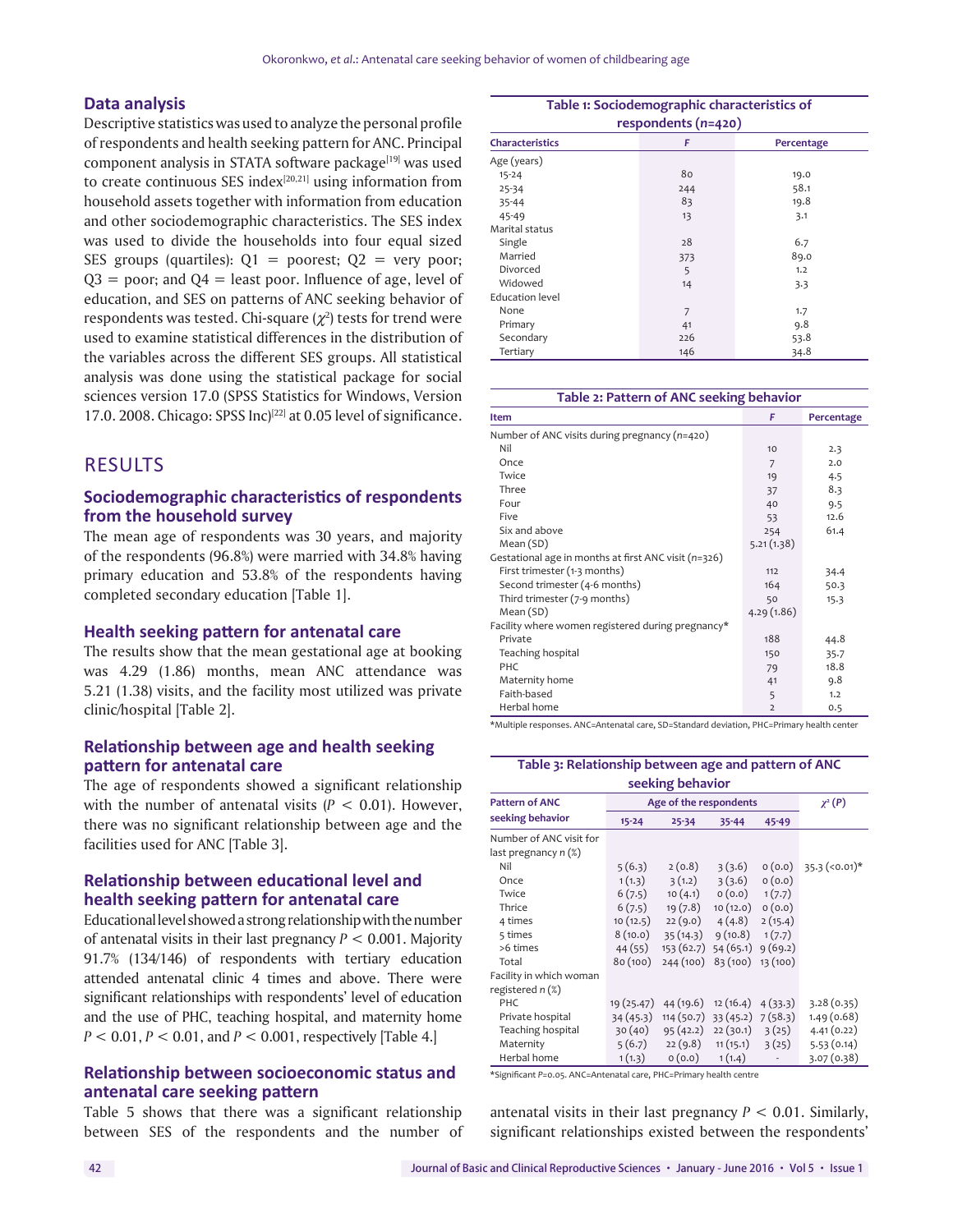| of ANC seeking behavior |                    |                  |                          |                 |                    |
|-------------------------|--------------------|------------------|--------------------------|-----------------|--------------------|
| <b>Pattern of ANC</b>   | Level of education |                  |                          |                 | $\chi^2(P)$        |
| seeking behavior        | <b>None</b>        |                  | <b>Primary Secondary</b> | <b>Tertiary</b> |                    |
| Number of ANC visit     |                    |                  |                          |                 |                    |
| for last pregnancy      |                    |                  |                          |                 |                    |
| Nil                     | 2(28.6)            | 3(7.3)           | 5(2.2)                   | 0(0.0)          | $55.7$ (<0.001)*   |
| Once                    | 1(14.3)            | 4(9.8)           | 1(0.4)                   | 1(0.7)          |                    |
| 2 times                 | O(0.0)             | 2(4.9)           | 15(6.6)                  | 2(1.4)          |                    |
| 3 times                 | 2(28.6)            | 6(14.6)          | 20(8.8)                  | 9(6.1)          |                    |
| 4 times                 | 1(14.3)            | 5(12.2)          | 22(9.7)                  | 12(8.2)         |                    |
| 5 times                 | 0(0.0)             | 3(7.3)           | 32(14.2)                 | 18(12.3)        |                    |
| 6 times                 | 2(28.6)            | 18(43.9)         | 131(57.9)                | 104(71.2)       |                    |
| Total                   | 7(100)             | 41(100)          | 226(100)                 | 146 (100)       |                    |
| Facilities registered   |                    |                  |                          |                 |                    |
| PHC                     | 1(14.3)            | 6(15.8)          | 55(22.5)                 | 17(9.8)         | $9.991(0.02)$ *    |
| Private hospital        |                    | 2(28.6) 17(44.7) | 93(38.1)                 | 76(43.7)        | 5.255(0.15)        |
| Teaching hospital       | 1(14.3)            | 10(26.3)         | 73 (29.9)                | 66(37.9)        | $10.565(0.01)$ *   |
| Maternity home          | 4(57.1)            | 4(10.5)          | 22(9.0)                  | 11(6.3)         | $18.662$ (<0.001)* |
| Faith based             |                    | 1(2.6)           | 1(0.4)                   | 2(1.1)          | 1.921(0.59)        |
| Herbal home             |                    |                  |                          | 2(1.1)          | 3.771(0.29)        |
| Total                   | 8                  | 38               | 244                      | 174             |                    |

# **Table 4: Relationship between educational level with pattern**

\*Significant *P=*0.05. ANC=Antenatal care, PHC=Primary health centre

| Table 5: Relationship between SES with pattern of ANC<br>seeking behavior |                           |                                          |                              |                                     |                           |
|---------------------------------------------------------------------------|---------------------------|------------------------------------------|------------------------------|-------------------------------------|---------------------------|
| <b>Pattern of ANC</b>                                                     |                           | $\chi^2(P)$                              |                              |                                     |                           |
| seeking behavior                                                          | Poorest Very poor<br>Poor |                                          | The least                    |                                     |                           |
|                                                                           |                           |                                          |                              | poor                                |                           |
| Number of ANC visit                                                       |                           |                                          |                              |                                     |                           |
| during last pregnancy                                                     |                           |                                          |                              |                                     |                           |
| Nil                                                                       | 4(3.5)                    | 1(1.1)                                   | 1(1.0)                       | 2(2.0)                              | $38.335 \approx (0.01)^*$ |
| Once                                                                      |                           | $4(3.5)$ $1(1.1)$                        | 0(0.0)                       | 1(0.9)                              |                           |
| 2 times                                                                   | 7(6.2)                    |                                          | $3(3.3)$ $4(3.9)$            | 2(2.0)                              |                           |
| 3 times                                                                   | 13(15.5)                  |                                          | 9(9.8) 8(7.8)                | 4(3.9)                              |                           |
| 4 times                                                                   | 11(9.7)                   |                                          | $5(5.4)$ $15(14.7)$ $6(5.9)$ |                                     |                           |
| 5 times                                                                   | 17 (15.0)                 |                                          | $9(9.8)$ 15 (14.7)           | 12(11.8)                            |                           |
| 6 times                                                                   |                           | 57 (50.4) 64 (69.6) 59 (57.8) 75 (73.5)  |                              |                                     |                           |
| Total                                                                     |                           | 113 (100) 92 (100) 102 (100) 102 (100)   |                              |                                     |                           |
| Facility registered for ANC                                               |                           |                                          |                              |                                     |                           |
| in the last pregnancy                                                     |                           |                                          |                              |                                     |                           |
| PHC                                                                       |                           | $30(31.6)$ 19 (18.8) 23 (19.0)           |                              | 5(4.3)                              | $19.9$ (<0.001)*          |
| Private hospital                                                          |                           | $41(43.2)$ 44 (43.6) 42 (34.7) 56 (47.9) |                              |                                     | 7.90(0.05)                |
| Teaching hospital                                                         |                           | 23 (24.2) 28 (27.7) 47 (38.8) 49 (41.9)  |                              |                                     | $24.3$ (<0.001)*          |
| Maternity home                                                            | 17 (17.8)                 |                                          |                              | $10(9.9) \quad 6(5.0) \quad 8(6.8)$ | 5.82(0.12)                |
| Faith based                                                               |                           | $1(1.1)$ $1(1.0)$                        |                              | 2(1.7) 1(0.9)                       | 1.96(0.58)                |
| Herbal home                                                               | O(0.0)                    | 0(0.0)                                   | 1(0.8)                       | 1(0.9)                              | 1.97(0.58)                |
| Total                                                                     | 95                        | 101                                      | 121                          | 117                                 |                           |

\*Significant at *P=*0.05. ANC=Antenatal care, PHC=Primary health centre, SES=Socioeconomic status

SES and use of PHC, teaching hospital, and private hospital *P* < 0.001, *P* < 0.01, and *P* < 0.001, respectively.

The poorest SES group utilized PHC and maternity homes most compared to other SES groups while the least poor utilized teaching hospitals most. Although the use of private hospital was not significant almost half of each SES group utilized it for their ANC.

# **DISCUSSION**

In this study, 65.6% of the respondents booked late for ANC. However, this result is lower than the one that was reported by Okunlola *et al*.,[14] in Ibadan, Onoh *et al*.,[9] in Ebonyi and by Adekanle and Isawumi.<sup>[8]</sup> in Shagamu Lagos in their various studies. Only (34.4%) respondents booked within the WHO<sup>[5]</sup> recommended first trimester period. The mean gestational age at booking was 4.29 months or 17.16 weeks. This is lower than the mean gestational age at booking reported by Okunlola *et al*.,[14] in Ibadan 5.45 months or 21.82 weeks, Onoh *et al*.,[9] in Ebonyi 7.29 months or 24.33 weeks and Nwagha *et al*. [23] in Enugu 7.29 months or 29.16 weeks.

The study showed that majority of the respondents attended ANC during their last pregnancy. The increased attendance at antenatal clinic may be attributed to the introduction of the Anambra State Health Emergency Rapid Response (ASHERR) to deal with obstetric emergencies in rural areas thereby creating awareness on ANC attendance. Our finding is in contrast with the study on "Maternal Health Seeking Behavior and Associated Factors in a rural Nigeria Community" where only 9.9% attended ANC.[7]

Although most of the respondents sought ANC in a formal health facility, a greater percentage (44.8%) was in private clinics. The finding is not surprising as Nnewi has many private hospitals and one tertiary health institution. Our finding agrees with the findings of Osubor *et al*. [7] where private clinics/maternity was the most preferred place for antenatal and childbirth. All the SES groups in this study utilized private clinics more than PHC and maternity homes. This calls for further investigation as to why private clinics were preferred more than the public health facilities.

Age of mothers was significantly related to the number of ANC visit. Mothers' age may sometimes have an influence on utilization of maternal services due to experience and accumulated knowledge. Thus the older the woman, the more likely she may utilize ANC services. Similar studies<sup>[7,9]</sup> showed no association with respect to age and attendance to ANC.

The level of education had a significant relationship with the number of ANC visit. Respondents with tertiary and secondary education were more regular with antenatal clinic attendance than those with primary and no formal education. Similarly, there was a significant relationship between education and use of health facilities. Respondents with tertiary education utilized teaching and private hospitals most while those with no formal education were most likely to utilize maternity homes. The level of education of the respondents may have contributed to seeking antenatal, and care in health facilities as most of them had secondary and tertiary education. These findings are consistent with reports in the literature which showed that higher educational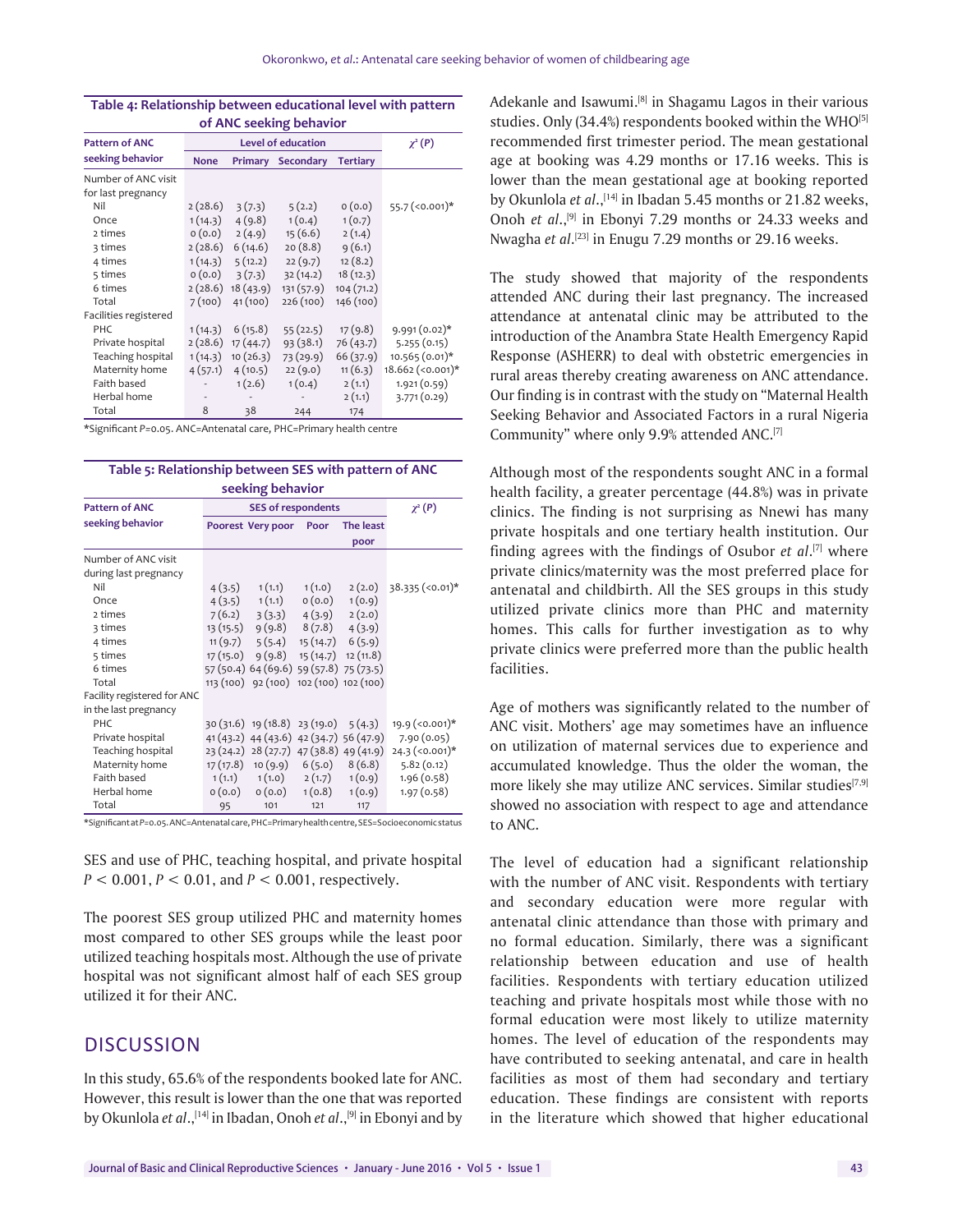status and a higher level of income positively affect the pattern of use of antenatal services.<sup>[7,24]</sup>

SES was statistically significant with ANC visit. The higher the level of SES of the respondents the greater the number of clinic attendance. The least poor attended antenatal clinic more than other SES groups. The least poor utilized teaching hospital and private hospitals most compared to other SES groups. SES and education are strong factors in determining individual, family or community choice of health care. This finding is in support of previous studies where a higher level of income positively affect the pattern of ANC seeking behavior.[24] On the other hand, socioeconomic factors such as poverty, poor literacy, and overall living standard, residing area (urban/rural) have negative effects on ANC seeking behavior among pregnant women.<sup>[4]</sup> Improving the educational level and SES of women in the community may improve pattern for ANC.

This study has some limitations. It was confined to Nnewi, and therefore, cannot be generalized to all the women in Anambra State or the whole country. A qualitative approach such as focus group discussions or in-depth interview may have enriched findings of the study by exploring issues on the choice of health facility especially with a greater percentage of the respondents utilizing private clinics. This is a study limitation, which future studies should incorporate when collecting data so that the information on health seeking will be more robust. Also, a bias that may have been introduced in the study was the fact that data were collected based on the last pregnancy which the respondents had to recall.

# **CONCLUSIONS**

This study has demonstrated the existence of SES inequities in ANC clinic attendance and choice of health facility for ANC. Age, educational level, and SES have significant relationships with patterns of health seeking behavior of women of childbearing age. The higher the level of SES, educational level, and the age of women the higher the number of ANC clinic attendance. Based on the findings, better community-based interventions that would address and reduce the variables responsible for inequities are needed if the health-related MDGs are to be achieved in Nigeria.

## **Acknowledgement**

The authors are grateful to Prof. Obinna Onwujekwe for his useful contributions and suggestions in this work. We thank the management of Nnamdi Azikiwe University Teaching Hospital (NAUTH) Nnewi for the permission to conduct the study. We are also grateful to all the women who participated in this study for their cooperation and support.

## **Financial support and sponsorship**  Nil.

## **Conflicts of interest**

There are no conflicts of interest.

# **REFERENCES**

- 1. Sonia S, Shanisun N. Maternal mortality A public health problem**.** Ibrahim Med Coll J 2012;6:64-9. Available from: http://www.imc-bd. org/journal/Review\_article\_July12.pdf. [Last assessed on 2015 Jul 05].
- 2. World Health Organization. Trends in Maternal Mortality: 1990 to 2010. Geneva: World Health Organization; 2012.
- 3. Aluko JO, Oluwatosin A. Pattern and outcome of antenatal care among women attending a Catholic mission hospital in Ibadan, Nigeria. Afr J Med Med Sci 2008;37:231-8.
- 4. Raj P. Pregnancy complications among married women in Uttar Pradesh and health seeking behavior of these women. Res Pract Soc Sci 2005;1:48-63*.*
- 5. World Health Organization. WHO Statement on Antenatal Care. Geneva: World Health Organization; 2011.
- 6. Ifenne DI, Utoo BT. Gestational age at booking for antenatal care in a tertiary health facility in north-central, Nigeria. Niger Med J 2012;53:236-9.
- 7. Osubor KM, Fatusi AO, Chiwuzie JC. Maternal health-seeking behavior and associated factors in a rural Nigerian community. Matern Child Health J 2006;10:159-69.
- 8. Adekanle DA, Isawumi AI. Late antenatal care booking and its predictors among pregnant women in South Western Nigeria. Online J Health Allied Sci 2008;7:4.
- 9. Onoh R, Umerora O, Agwu U, Ezegwui H, Ezeonu P, Onyebuchi A. Pattern and determinants of antenatal booking at Abakaliki Southeast Nigeria. Ann Med Health Sci Res 2012;2:169-75.
- 10. Uzochukwu BS, Onwujekwe OE. Socio-economic differences and health seeking behaviour for the diagnosis and treatment of malaria: A case study of four local government areas operating the Bamako initiative programme in south-east Nigeria. Int J Equity Health 2004;3:6.
- 11. Venkatachalan J, Anil JP, Zile S, Sathya N. Morbidity pattern and health seeking behaviour among antenatal women residing in peri-urban areas of coastal district in Tamil Nadu, India. Indian J Med Spec 2012;3:68-70.
- 12. Chuma J, Gilson L, Molyneux C. Treatment-seeking behaviour, cost burdens and coping strategies among rural and urban households in Coastal Kenya: An equity analysis. Trop Med Int Health 2007;12:673-86.
- 13. Ogunlesi TA. The pattern of utilization of prenatal and delivery services in Ilesa, Nigeria*.* Internet J Epidemiol 2005;2:1-4.
- 14. Okunlola MA, Ayinde OA, Owonikoko KM, Omigbodun AO. Factors influencing gestational age at antenatal booking at the University College Hospital, Ibadan, Nigeria. J Obstet Gynaecol 2006;26:195-7.
- 15. Oladapo OT, Osiberu MO. Do sociodemographic characteristics of pregnant women determine their perception of antenatal care quality? Matern Child Health J 2009;13:505-11.
- 16. National Population Commission. National Population Census. Abuja: National Population Commission; 2006.
- 17. Federal Ministry of Health. National Programme on Immunization, Federal Ministry of Health, Reaching Every Ward (REW) Field Guide: A Guide for Health Management Team at Ward/LGA Levels*.* Abuja: Federal Ministry of Health; 2006
- 18. Yamane T. Elementary sampling theory. In: Osuala EO, editor. Research and Statistics in Nursing and Related Fields: A Practical Approach. Nimo, Anambra State, Nigeria: Rex Charles and Patrick publishers: Nimo, Rex Charles and Patrick Ltd.; 2005. p. 65-70.
- 19. STATA Computer software is manufactured by Stata Corp at 702 University Dr. E. College Station. Texas.
- 20. Filmer D, Pritchett LH. Estimating wealth effects without expenditure